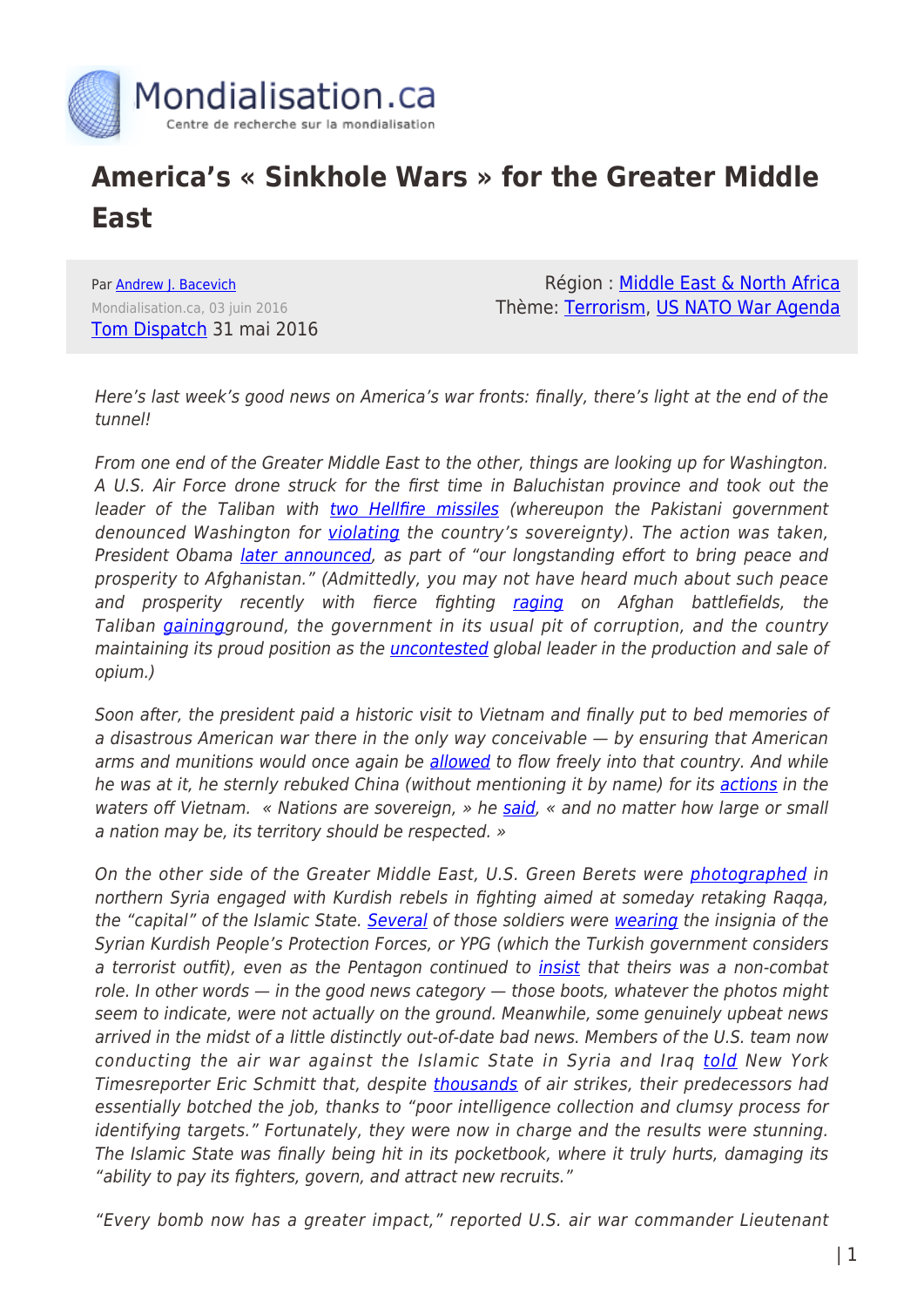General Charles Brown Jr. Yes, after 15 years of American air war across the Greater Middle East, it seems that, from Pakistan to Syria, the Obama administration has finally found the winning formula. If, as Schmitt's piece indicated, you want confirmation of that, who better to turn to than the very people who have gotten the formula right? Having no access to similar in-the-know figures capable of throwing light on the subject of Washington's ongoing conflicts, TomDispatch instead turned to outsider Andrew Bacevich, author most recently of a groundbreaking book, [America's War for the Greater Middle East: A Military History](http://www.amazon.com/dp/0553393936/ref=nosim/?tag=tomdispatch-20), to assess the recent spate of upbeat news from America's war zones. We sent him directly into that infamous Vietnam-era tunnel of darkness to see what might be glimpsed so many decades later when it comes to the American way of war, and here's his report. Tom

Milestones (Or What Passes for Them in Washington)

A Multi-Trillion-Dollar Bridge to Nowhere in the Greater Middle East

By Andrew J. Bacevich

We have it on highest authority: the recent killing of Taliban leader Mullah Akhtar Muhammad Mansour by a U.S. drone strike in Pakistan [marks](http://www.nytimes.com/2016/05/24/world/asia/obama-mullah-mansour-taliban-killed.html) "an important milestone." So the president of the United States has declared, with that claim duly echoed and implicitly endorsed by media commentary - theNew York Times [reporting,](http://www.nytimes.com/2016/05/25/world/asia/afghanistan-taliban-new-leader.html) for example, that Mansour's death leaves the Taliban leadership "shocked" and "shaken."

But a question remains: A milestone toward what exactly?

Toward victory? Peace? Reconciliation? At the very least, toward the prospect of the violence abating? Merely posing the question is to imply that U.S. military efforts in Afghanistan and elsewhere in the Islamic world serve some larger purpose.

Yet for years now that has not been the case. The assassination of Mansour instead joins a long list of previous milestones, turning points, and landmarks briefly heralded as significant achievements only to prove much less than advertised.

One imagines that Obama himself understands this perfectly well. Just shy of five years ago, he was urging Americans to "take comfort in knowing that the tide of war is receding." In Iraq and Afghanistan, the president insisted, "the light of a secure peace can be seen in the distance."

"These long wars," he [promised,](https://www.whitehouse.gov/the-press-office/2011/06/22/remarks-president-way-forward-afghanistan) were finally coming to a "responsible end." We were, that is, finding a way out of Washington's dead-end conflicts in the Greater Middle East.

Who can doubt Obama's sincerity, or question his oft-expressed wish to turn away from war and focus instead on unattended needs here at home? But wishing is the easy part. Reality has remained defiant. Even today, the wars in Iraq and Afghanistan that George W. Bush bequeathed to Obama show no sign of ending.

Like Bush, Obama will bequeath to his successor wars he failed to finish. Less remarked upon, he will also pass along to President Clinton or President Trump new wars that are his own handiwork. In Libya, Somalia, Yemen, and several other violence-wracked African nations, the Obama legacy is one of[ever-deepening](http://www.tomdispatch.com/blog/176070/tomgram:_nick_turse,_america) U.S. [military involvement.](http://www.tomdispatch.com/blog/176042/tomgram%3A_nick_turse,_nothing_succeeds_like_failure) The almost certain prospect of a further accumulation of briefly celebrated and quickly forgotten "milestones" beckons.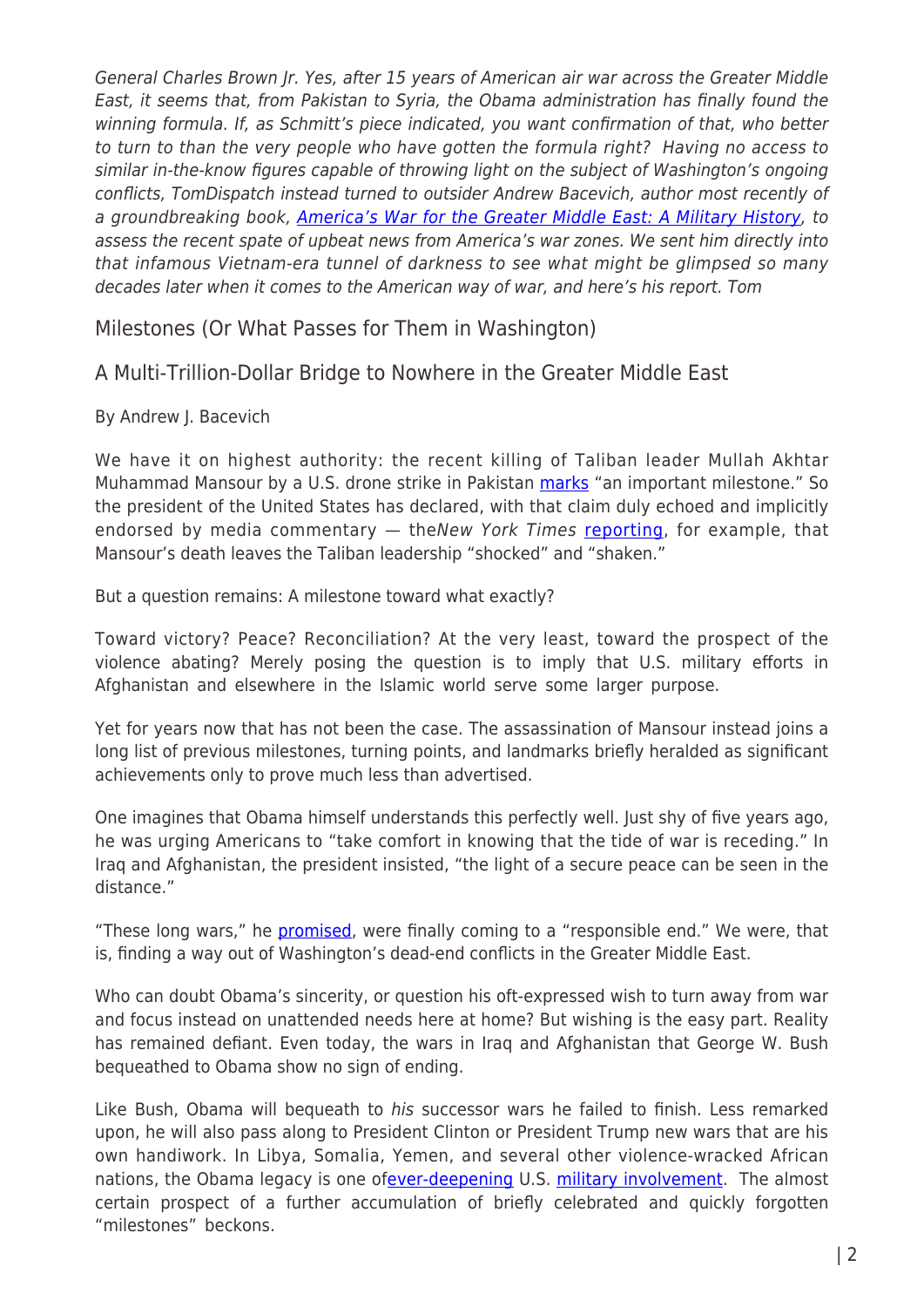During the Obama era, the tide of war has not receded. Instead, Washington finds itself drawn ever deeper into conflicts that, once begun, become interminable — wars for which the vaunted U.S. military has yet to devise a plausible solution.

The Oldest (Also Latest) Solution: Bombs Away

Once upon a time, during the brief, if heady, interval between the end of the Cold War and 9/11 when the United States ostensibly reigned supreme as the world's "sole superpower," Pentagon field manuals [credited](http://www.fprado.com/armorsite/US-Field-Manuals/FM-100-5-Operations.pdf) U.S. forces with the ability to achieve "quick, decisive victory  $-$  on and off the battlefield  $-$  anywhere in the world and under virtually any conditions." Bold indeed (if not utterly delusional) would be the staff officer willing to pen such words today.

 $\Sigma$  To be sure, the United States military routinely demonstrates astonishing technical prowess — putting a pair of Hellfire missiles through the roof of the taxi in which Mansour was riding, for example. Yet if winning — that is, ending wars on conditions favorable to our side — offers the measure of merit by which to judge a nation's military forces, then when put to the test ours have been found wanting.

Not for lack of trying, of course. In their quest for a formula that might actually [accomplish](http://media2.s-nbcnews.com/j/msnbc/Components/ArtAndPhoto-Fronts/COVER/080501/g-cvr-080501-mission-10a.grid-6x2.jpg) [the mission,](http://media2.s-nbcnews.com/j/msnbc/Components/ArtAndPhoto-Fronts/COVER/080501/g-cvr-080501-mission-10a.grid-6x2.jpg) those charged with directing U.S. military efforts in the Greater Middle East have demonstrated notable flexibility. They have employed overwhelming force and "shockand awe." They have tried regime change (bumping off Saddam Hussein and Muammar Gaddafi, for example) and "decapitation" (assassinating Mansour and a [host](http://www.tomdispatch.com/post/175988/tomgram%3A_andrew_cockburn,_how_assassination_sold_drugs_and_promoted_terrorism/) of other militant leaders, including Osama Bin Laden). They have invaded and occupied countries, even giving military-style nation-building a whirl. They have experimented with counterinsurgency and counterterrorism, peacekeeping and humanitarian intervention, retaliatory strikes and preventive war. They have operated overtly, covertly, and through proxies. They have equipped, trained, and advised — and when the beneficiaries of these exertions [have folded](http://www.tomdispatch.com/post/176055/tomgram%3A_andrew_bacevich,_vietnamization_2.0/) in the face of the enemy, they have equipped, trained, and advised some more. They have converted American reservists into quasi-regulars, subject to repeated combat tours. In imitation of the corporate world, they have outsourced as well, [handing over](http://www.defenseone.com/threats/2016/02/back-iraq-us-military-contractors-return-droves/126095/) to profit-oriented "private security" firms functions traditionally performed by soldiers. In short, they have labored doggedly to translate American military power into desired political outcomes.

In this one respect at least, an endless [parade](http://www.thedailybeast.com/articles/2016/03/31/exclusive-21-generals-lead-an-isis-war-the-u-s-denies.html) of three- and four-star generals exercising command in various theaters over the past several decades have earned high marks. In terms of effort, they deserve an A.

As measured by outcomes, however, they fall well short of a passing grade. However commendable their willingness to cast about for some method that might actually work, they have ended up waging a war of attrition. Strip away the light-at-the-end-of-the-tunnel reassurances regularly heard at Pentagon press briefings or in testimony presented on Capitol Hill and **[America's War for the Greater Middle East](http://www.amazon.com/dp/0553393936/ref=nosim/?tag=tomdispatch-20)** proceeds on this unspoken assumption: if we kill enough people for a long enough period of time, the other side will eventually give in.

On that score, the prevailing Washington gripe directed at Commander-in-Chief Obama is that he has not been willing to kill enough. Take, for example, a recent [Wall Street](http://www.wsj.com/articles/take-the-gloves-off-against-the-taliban-1463783106) [Journal](http://www.wsj.com/articles/take-the-gloves-off-against-the-taliban-1463783106) [op-ed](http://www.wsj.com/articles/take-the-gloves-off-against-the-taliban-1463783106) penned by that literary odd couple, retired General David Petraeus and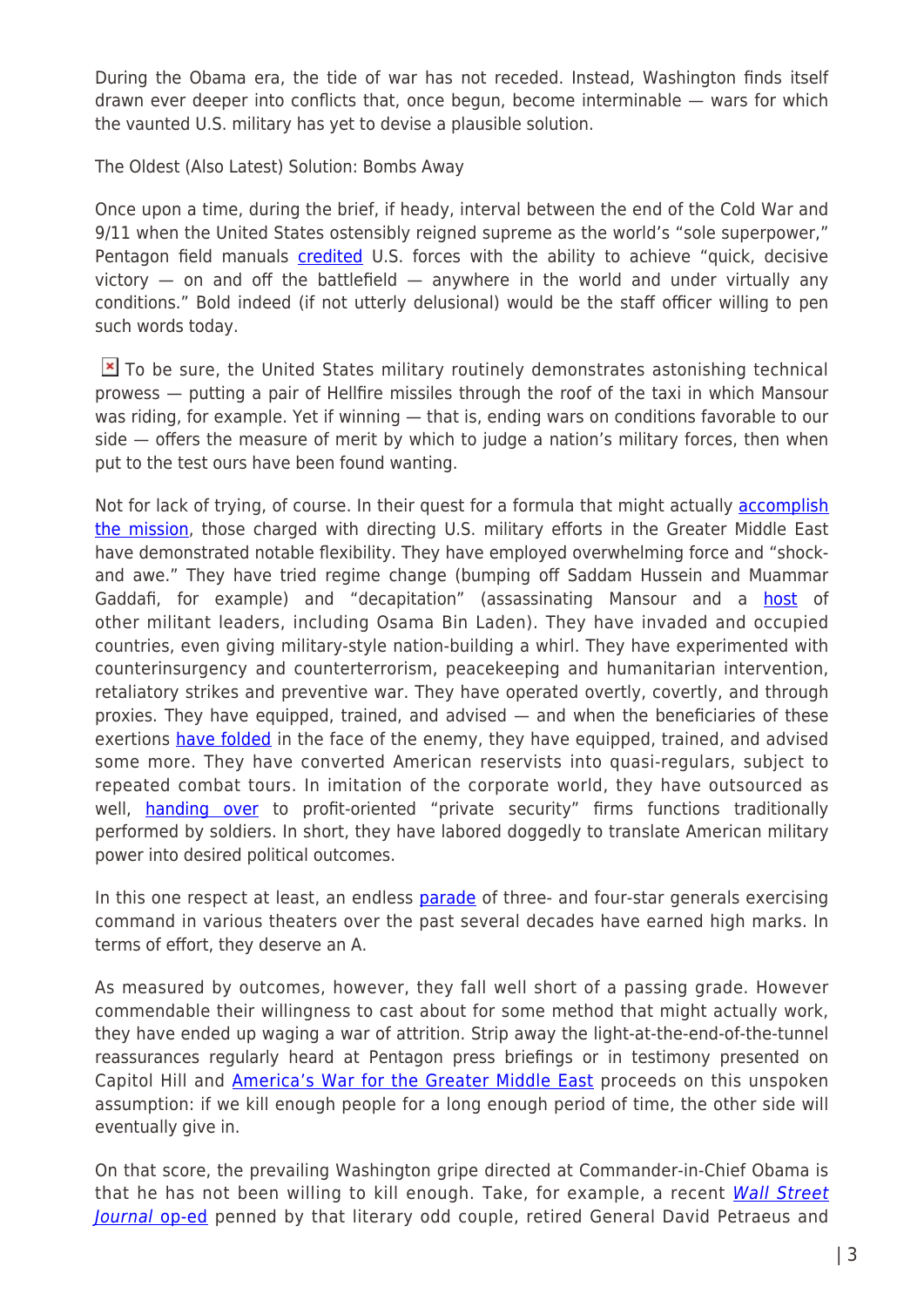Brookings Institution analyst Michael O'Hanlon, that appeared under the pugnacious headline "Take the Gloves Off Against the Taliban." To turn around the longest war in American history, Petraeus and O'Hanlon argue, the United States just needs to drop more bombs.

The rules of engagement currently governing air operations in Afghanistan are, in their view, needlessly restrictive. Air power "represents an asymmetric Western advantage, relatively safe to apply, and very effective." (The piece omits any mention of incidents such as the October 2015 [destruction](http://www.tomdispatch.com/blog/176069/tomgram%3A_laura_gottesdiener,_the_angel_of_death/) of a Doctors Without Borders hospital in the Afghan provincial capital of Kunduz by a U.S. Air Force gunship.) More ordnance will surely produce "some version of victory." The path ahead is clear. "Simply waging the Afghanistan air-power campaign with the vigor we are employing in Iraq and Syria," the authors write with easy assurance, should do the trick.

When armchair generals cite the ongoing U.S. campaign in Iraq and Syria as a model of effectiveness, you know that things must be getting desperate.

Granted, Petraeus and O'Hanlon are on solid ground in noting that as the number of U.S. and NATO troops in Afghanistan has decreased, so, too, has the number of air strikes targeting the Taliban. Back when more allied boots were on the ground, more allied planes were, of course, overhead. And yet the [100,000 close-air-support sorties](http://www.afcent.af.mil/Portals/82/Documents/Airpower%20summary/03%20-%2031%20March%202016%20Airpower%20Summary.pdf?ver=2016-04-09-055912-003) flown between 2011 and 2015 — that's more than one sortie per Taliban fighter — did not, alas, yield "some version of victory." In short, we've already tried the Petraeus-O'Hanlon take-thegloves-off approach to defeating the Taliban. It didn't work. With the Afghanistan War's 15th anniversary now just around the corner, to suggest that we can bomb our way to victory there is towering nonsense.

In Washington, Big Thinking and Small

Petraeus and O'Hanlon characterize Afghanistan as "the eastern bulwark in our broader Middle East fight." Eastern sinkhole might be a more apt description. Note, by the way, that they have nothing useful to say about the "broader fight" to which they allude. Yet that broader fight — undertaken out of the conviction, still firmly in place today, that American military assertiveness can somehow repair the Greater Middle East — is far more deserving of attention than how to employ very expensive airplanes against insurgents armed with inexpensive Kalashnikovs.

To be fair, in silently passing over the broader fight, Petraeus and O'Hanlon are hardly alone. On this subject no one has much to say — not other stalwarts of the onward-tovictory school, nor officials presently charged with formulating U.S. national security policy, nor members of the Washington commentariat eager to pontificate about almost anything. Worst of all, the subject is one on which each of the prospective candidates for the presidency is mum.

From Secretary of Defense Ashton Carter and Chairman of the Joint Chiefs of Staff General Joseph Dunford on down to the lowliest blogger, opinions about how best to wage a particular campaign in that broader fight are readily available. Need a plan for rolling back the Islamic State? Glad you **asked**. Concerned about that new ISIS franchise in Libya? Got you **covered**. Boko Haram? Here's what you [need to know.](http://www.cfr.org/nigeria/us-policy-counter-nigerias-boko-haram/p33806) Losing sleep over Al-Shabab? Take heart  $-$  big thinkers are [on the case](http://foreignpolicy.com/2016/03/09/u-s-attacks-reveal-al-shababs-strength-not-weakness-somalia/).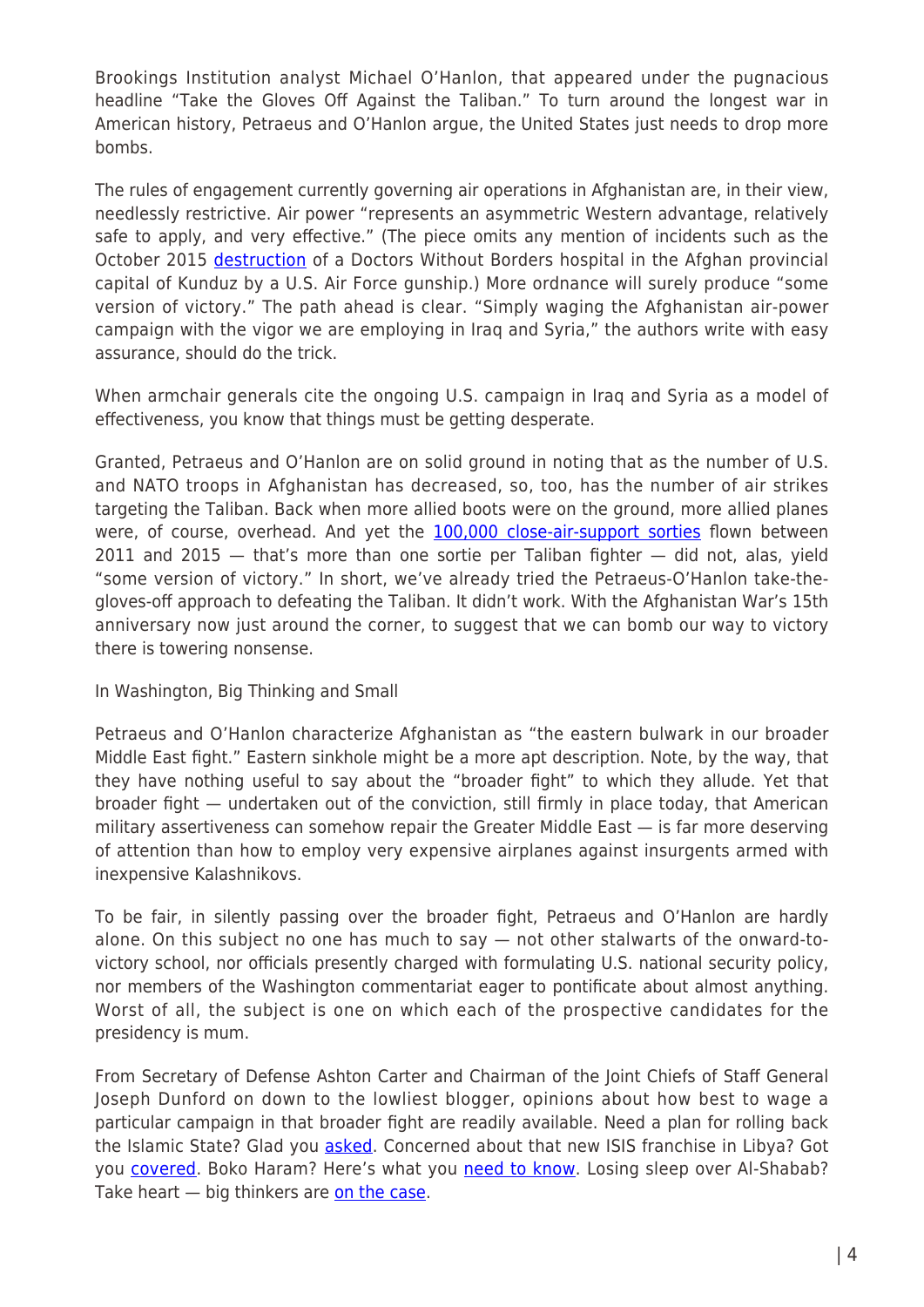As to the broader fight itself, however, no one has a clue. Indeed, it seems fair to say that merely defining our aims in that broader fight, much less specifying the means to achieve them, heads the list of issues that people in Washington studiously avoid. Instead, they prattle endlessly about the Taliban and ISIS and Boko Haram and al-Shabab.

Here's the one thing you need to know about the broader fight: there is no strategy. None. Zilch. We're on a multi-trillion-dollar bridge to nowhere, with members of the national security establishment more or less content to see where it leads.

May I suggest that we find ourselves today in what might be called a Khe Sanh moment? Older readers will recall that back in late 1967 and early 1968 in the midst of the Vietnam War, one particular question gripped the national security establishment and those paid to attend to its doings: Can Khe Sanh hold?

Now almost totally forgotten, Khe Sanh was then a battlefield as well known to Americans as Fallujah was to become in our own day. Located in the northern part of South Vietnam, it was the site of a besieged and outnumbered Marine garrison, surrounded by two full enemy divisions. In the eyes of some observers, the outcome of the Vietnam War appeared to hinge on the ability of the Marines there to hold out — to avoid the fate that had befallen the French garrison at Dien Bien Phu slightly more than a decade earlier. For France, the fall of Dien Bien Phu had indeed spelled final defeat in Indochina.

Was history about to repeat itself at Khe Sanh? As it turned out, no… and yes.

The Marines did hold — a milestone! — and the United States lost the war anyway.

In retrospect, it seems pretty clear that those responsible for formulating U.S. policy back then fundamentally misconstrued the problem at hand. Rather than worrying about the fate of Khe Sanh, they ought to have been asking questions like these: Is the Vietnam War winnable? Does it even make sense? If not, why are we there? And above all, does no alternative exist to simply pressing on with a policy that shows no signs of success?

Today the United States finds itself in a comparable situation. What to do about the Taliban or ISIS is not a trivial question. Much the same can be said regarding the various other militant organizations with which U.S. forces are engaged in a variety of countries — many now **failing states** - across the Greater Middle East.

But the question of how to take out organization X or put country Y back together pales in comparison with the other questions that should by now have come to the fore but haven't. Among the most salient are these: Does waging war across a large swath of the Islamic world make sense? When will this broader fight end? What will it cost? Short of reducing large parts of the Middle East to [rubble,](http://bigstory.ap.org/article/627a3057be2544d68aa75897e299a162/iraq-routed-ramadi-high-cost-city-destroyed) is that fight winnable in any meaningful sense? Above all, does the world's most powerful nation have no other choice but to persist in pursuing a manifestly futile endeavor?

Try this thought experiment. Imagine the opposing candidates in a presidential campaign each refusing to accept war as the new normal. Imagine them actually taking stock of the broader fight that's been ongoing for decades now. Imagine them offering alternatives to armed conflicts that just drag on and on. Now that would be a milestone.